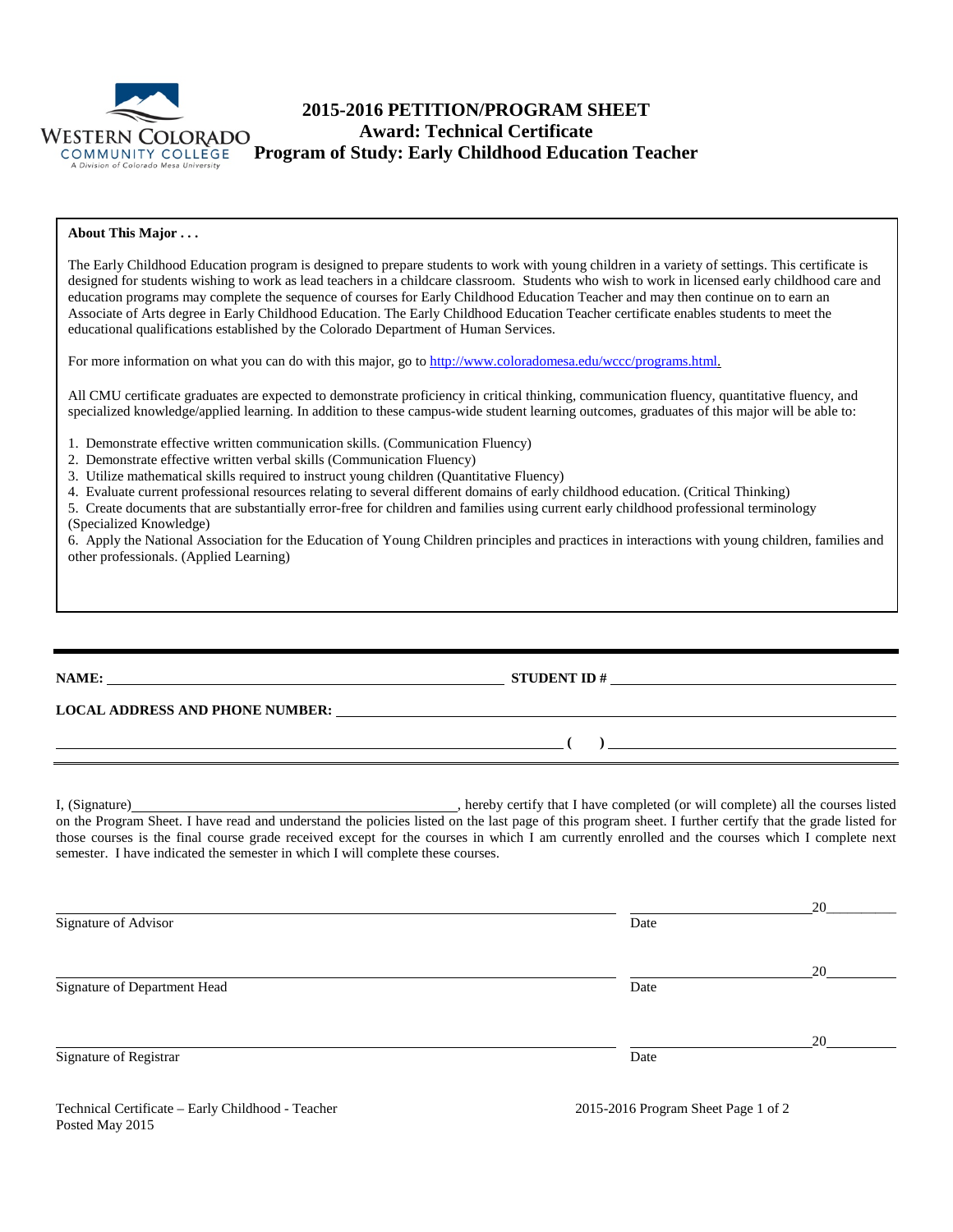**Students should work closely with a faculty advisor when selecting and scheduling courses prior to registration.** See the "Undergraduate Graduation Requirements" in the catalog for additional graduation information.

Degree Requirements:

- 2.00 cumulative GPA or higher in all coursework
- 2.00 cumulative GPA or higher in coursework toward the major content area

 A student must follow the CMU graduation requirements either from 1) the program sheet for the major in effect at the time the student officially declares a major; or 2) a program sheet for the major approved for a year subsequent to the year during which the student officially declares the major and is approved for the student by the department head. Because a program may have requirements specific to the degree, the student should check with the faculty advisor for additional criteria. It is the student's responsibility to be aware of, and follow, all requirements for the degree being pursued. Any exceptions or substitutions must be approved by the student's faculty advisor and Department Head.

#### **Required Early Childhood Education Courses** (16 Semester Hours)

| Course No Title                                 | Sem.hrs Grade<br>Term |
|-------------------------------------------------|-----------------------|
| EDEC 101 Introduction to Early Childhood        |                       |
| OR.                                             |                       |
| EDEC 113 Infant and Toddler Theory and Practice | 3 credits             |
| EDEC 102 Introduction to Early Childhood Lab    |                       |
| OR.                                             |                       |
| EDEC 114 Infant/Toddler Lab Techniques          |                       |
| OR.                                             |                       |
| EDEC 299 Student Teaching                       |                       |
| EDEC 103 Guidance Strategies                    | 3 credits             |
| EDEC 122 Ethics in Early Childhood Education    | $1 \text{ credit}$    |
| EDEC 240 Curriculum & Development in EC         |                       |
| EDEC 238 Early Childhood Development            |                       |
|                                                 | Total:<br>16 credits  |

## **SUGGESTED COURSE SEQUENCING FOR A TECHNICAL CERTIFICATE IN Early Childhood Teacher**

This is a recommended sequence of course work. Certain courses may have prerequisites or are only offered during the Fall or Spring semesters. It is the student's responsibility to meet with their advisor and check the 2 year course matrix on the Colorado Mesa website for course availability.

| <b>First Semester</b>                        | <b>Hours</b> |
|----------------------------------------------|--------------|
| EDEC 101 Introduction to Early Childhood     |              |
| OR.                                          | 3            |
| EDEC 113 Infant/Toddler Theory and Practice  |              |
| EDEC 103 Guidance Strategies                 | 3            |
| EDEC 122 Ethics in Early Childhood Education |              |
|                                              |              |
| <b>Second Semester</b>                       | <b>Hours</b> |
| EDEC 102 Introduction to Early Childhood Lab |              |
| OR.                                          |              |
| EDEC 114 Infant/Toddler Lab Techniques       |              |
| OR.                                          |              |
| EDEC 299 Student Teaching                    | 3            |
| EDEC 240 Curriculum & Development in EC      | 3            |
| EDEC 238 Early Childhood Development         |              |
|                                              |              |
|                                              | $rac{3}{9}$  |

Technical Certificate – Early Childhood - Teacher 2015-2016 Program Sheet Page 1 of 2 Posted May 2015